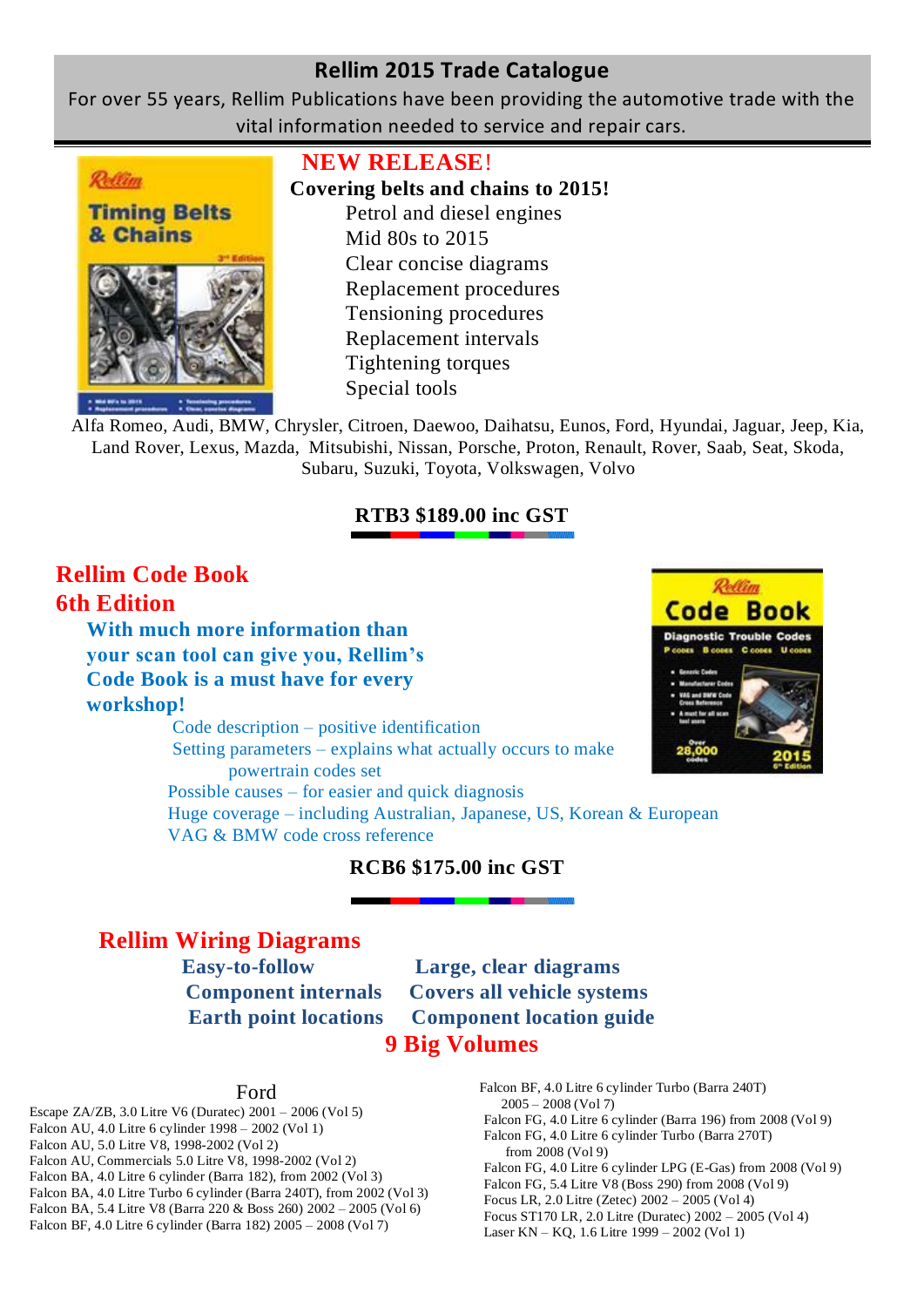## For over 55 years, Rellim Publications have been providing the automotive trade with the vital information needed to service and repair cars.

Laser KN – KQ, 1.8 Litre 1999 – 2002 (Vol 1) Territory SX, 4.0 Litre (Barra 182) 2004 – 2005 (Vol 4) Territory SY, 4.0 Litre 6 cylinder (Barra 182) from 2005 (Vol 7) Territory SY, 4.0 Litre 6 cylinder Turbo (Barra 240T) from 2005 (Vol 7)

#### **Holden**

- Colorado RC, 2WD & 4WD, 3.6 Litre V6 Petrol (Alloytec) 2008 2012  $(Vo19)$
- Colorado RC, 2WD & 4WD, 3.0 Litre Diesel Turbo (4JH1TC) 2008 2012 (Vol 9)
- Commodore VT Series, 5.7 Litre V8 1999 2000 (Vol 1)
- Commodore VT, 3.8 Litre Supercharged V6 1997 2000 (Vol 1)
- Commodore VT, 3.8 Litre V6 1997 2000 (Vol 1)
- Commodore VX, 3.8 Litre V6 Supercharged, 2000 2002 (Vol 2)
- Commodore VX, 3.8 Litre V6, 2000 2002 (Vol 2)
- Commodore VX, 5.7 Litre V8, 2000 2002 (Vol 2)
- Commodore VY, 3.8 Litre V6 Supercharged, 2002-2004 (Vol 3)
- Commodore VY, 3.8 Litre V6, 2002-2004 (Vol 3)
- Commodore VY, 5.7 Litre V8 (Generation III), 2002 2004 (Vol 3)
- Commodore VZ, 3.6 Litre V6 (Alloytec) 2004 2007 (Vol 6) Commodore VZ, 5.7 Litre V8 (Generation III) & 6.0 Litre V8
- Generation IV) 2004 2006 (Vol 7)
- Commodore VZ, 5.7 Litre V8 (Generation III) 2004 2005 (Vol 7)
- Commodore VZ, 6.0 Litre V8 (Generation IV) 2006 (Vol 7)
- Commodore Commercial VZ, 5.7 Litre V8 (Generation III) & 6.0 Litre V8 (Generation IV) 2004 – 2007 (Vol 7)
- Commodore VE Series I, 3.6 litre V6 (Alloytec), 6.0 Litre V8 (Generation IV) including LPG 2006 – 2009 (Vol 8)
- Commodore VE Series II, 3.0 litre V6 (LF109 SIDI), 3.6 litre V6 (Alloytec SIDI), 6.0 Litre V8 (Generation IV) including LPG from 2009 (Vol 8)
- Jackaroo UBS, 3.5 Litre V6 (6VE1) 1998 2004 (Vol 5)
- Jackaroo, 3.0 Litre Diesel Turbo (4JX1) 1998 2004 (Vol 4)
- Monaro V2 CV6, 3.8 Litre V6 Supercharged, 2001 2003 (Vol 3)
- Monaro V2 CV8, 5.7 Litre V8 (Generation III), 2001 2004 (Vol 3)
- Monaro VZ, 5.7 Litre V8 (Generation III) 2004 2005 (Vol 7) Statesman-Caprice WL, 5.7 Litre V8 (Generation III) & 6.0 Litre
- V8 (Generation IV) 2004 2006 (Vol 7)
- Statesman-Caprice WM, 3.6 litre V6 (Alloytec SIDI), 6.0 Litre V8 (Generation IV) from 2009 (Vol 8)
- Statesman-Caprice WM, 3.6 litre V6 (Alloytec), 6.0 Litre V8 (Generation IV) 2006 – 2009 (Vol 8)

### **Honda**

CRV, 2.0 Litre 1997 – 1999 (Vol 1)

### **Hyundai**

Accent, 1.5 Litre 2000 – 2002 (Vol 1) Getz, 1.3 Litre (G4EA) 2003 – 2005 (Vol 4) Getz, 1.5 Litre (G4EK) 2002 – 2005 (Vol 4)

### **Isuzu**

D-Max, 2WD & 4WD, 3.0 Litre Diesel Turbo (4JH1TC) from 2008 (Vol 9)

### **Kia**

Carnival, 2.5 Litre (KV6) 1999 – 2006 (Vol 5

### **Mazda**

323, 1.6 Litre 1999 – 2002 (Vol 1) 323, 1.8 Litre 1999 – 2002 (Vol 1) 626, 2.0 litre (FS), 1992-1997 (Vol 3) 626, 2.0 Litre (FSD) 1997 – 2002 (Vol 4) Mazda3, 2.0 Litre (LF) 2004 – 2009 (Vol 7) Mazda3, 2.3 Litre (L3) 2004 – 2009 (Vol 7) Mazda6 2.3 Litre, (L3/MZR) 2002 – 2005 (Vol 5) Mazda6 GG, 2.3 Litre Petrol (L3/MZR) 2002 – 2008 (Vol 9) Mazda6 GG, 2.3 Litre Petrol Turbo (L3 Turbo) 2005 – 2008 (Vol 9) Mazda6 GG, 2.0 Litre Diesel Turbo (RF Turbo) 2006 – 2008 (Vol 9) Mazda6 GH, 2.5 Litre Petrol (L5/MZR) from 2008 (Vol 9) Mazda6 GH, 2.2 Litre Diesel Trubo (MZR-CD R2) from 2008 (Vol 9)

Tribute, 3.0 Litre (Duratec) 2001 – 2006 (Vol 6)

#### **Mitsubishi**

- 380 DB, 3.8 Litre V6 (6G75) 2005 2008 (Vol 6) Lancer CE, 1.5 Litre (4G15), 1996 – 2003 (Vol 2) Lancer CE, 1.8 Litre (4G93), 1996 – 2003 (Vol 2) Lancer CG/CH, 2.0 litre (4G94), 2.4 litre (4G69) 2002 – 2007 (Vol 8) Magna TH, 3.0 Litre V6 (6G72) 1999 – 2000 (Vol 1) Magna TH, 3.5 Litre V6 (6G74) 1999 – 2000 (Vol 1) Magna TJ, 3.0 Litre (6G72), 2000-2003 (Vol 2) Magna TJ, 3.5 Litre (6G74), 2000-2003 (Vol 2) Magna TL/TW, 3.5 Litre V6 (6G74) 2003 – 2005 (Vol 5)
- Mirage CE, 1.5 Litre (4G15), 1996 2003 (Vol 2)
- Pajero NL, 2.8 Litre Diesel Turbo (4M40T) 1997 2000 (Vol 4)
- Pajero NL, 3.5 Litre Petrol (6G74) 1997 2000 (Vol 4)
- Pajero NM, 2.8 Litre Diesel Turbo (4M40) 2000 2002 (Vol 5)
- Pajero NM, NP, 3.2 Litre Diesel Turbo (4M41) 2002 2006 (Vol 5)
- Pajero NM/NP, 3.5 Litre V6 Petrol (6G74) 2000 2004 (Vol 5)
- Verada KH, 3.5 Litre V6 (6G74) 1999 2000 (Vol 1)
- Verada KJ, 3.5 Litre (6G74), 2000 2003 (Vol 2)
- Verada KL/KW, 3.5 Litre V6 (6G74) 2003 2005 (Vol 5)

#### **Nissan**

- Navara D40 2WD & 4WD, 4.0 litre V6 Petrol (VQ40DE) 2005 2010 (Vol 8)
- Navara D40 2WD & 4WD, 2.5 litre Diesel (YD25) 2005 2010 (Vol 8)
- Patrol GU (Y61), 4.5 litre Petrol (TB45) 1997 2001 (Vols 4 & 8)
- Patrol GU (Y61), 4.8 litre Petrol (TB48DE) from 2001 (Vols 6 & 8)
- Patrol GU (Y61), 2.8 litre Diesel Turbo (RD28T) 1998 2000 (Vols 3 & 8)
- Patrol GU (Y61), 3.0 litre Diesel Turbo (ZD30DDTi) from 2000 (Vols 3 & 8)
- Patrol GU (Y61), 4.2 litre Diesel (TD42), 4.2 litre Diesel Turbo (TD42T, TD42Ti) 1997 – 2007 (Vol 8)
- Pulsar N16, 1.6 Litre (QG16DE), 2000 2002 (Vol 1)
- Pulsar N16, 1.8 Litre Hatchback (QG18DE), 2001 2002 (Vol 1)
- Pulsar N16, 1.8 Litre Sedan (QG18DE), 2000 2002 (Vol 1)
- X-Trail T30, 2.5 Litre (QR25DE), 2001 2003 (Vol 2)
- X-Trail T31, 2.5 Litre Petrol (QR25DE) from 2007 (Vol 7)
- X-Trail T31, 2.0 Litre Diesel Turbo (M9R) from 2008 (Vol 7)

### **Subaru**

Forester, 2.5 Litre (EJ25) 2003 – 2005 (Vol 6) Forester, 2.5 Litre Turbo (EJ25DET) 2003 – 2005 (Vol 6)

### **Suzuki**

Swift RS415, 1.5 Litre Petrol (M15A) 2005 – 2010 (Vol 9)



rs Complete Vehicle • Easy-to-follow Format<br>Electrical Component Locations

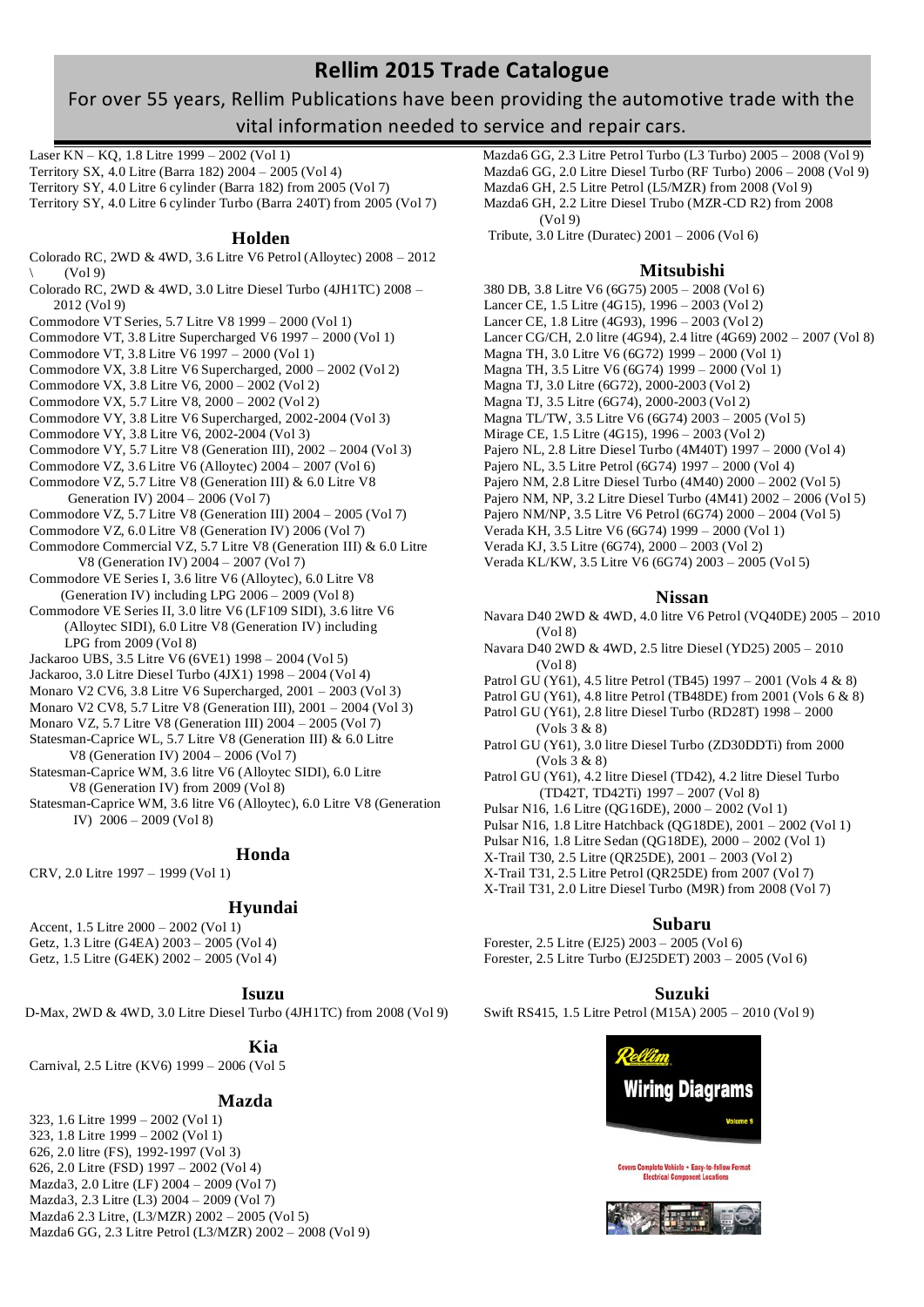## For over 55 years, Rellim Publications have been providing the automotive trade with the vital information needed to service and repair cars.

### **Toyota**

Aurion GSV40, 3.0 Litre (2GR-FE) from 2006 (Vol 7) Avalon, 3.0 Litre (1MZ-FE), 2000 – 2003 (Vol 2) Camry, 3.0 Litre V6 (1MZ-FE), 1997 – 2002 (Vol 1) Camry ACV36R, 2.4 Litre 4 cylinder (2AZ-FE) 2002 – 2006 (Vol 4) Camry MCV36R, 3.0 Litre 6 cylinder (1MZ-FE) 2002 – 2006 (Vol 4) Camry ACV40, 2.4 Litre (2AZ-FE) from 2006 (Vol 7) Camry ASV50, 2.5 Litre Petrol (2AR-FE) from 2011 (Vol 9) Corolla AE101, AE102, 1.6 Litre (4A-FE), 1998 – 1999 (Vol 3) Corolla AE102, AE112, 1.8 Litre (7A-FE), 1998 – 2001 (Vol 3) Corolla Sportivo ZZE122R, 1.8 Litre (2ZZ-GE) 2003 – 2005 (Vol 5) Corolla ZZE122R, 1.8 Litre (1ZZ-FE) from 2001 (Vol 5) Echo NCP10, NCP12, 1.3 Litre (2NZ-FE) 1999 – 2005 (Vol 4) Echo NCP10, NCP12, 1.5 Litre (1NZ-FE) 1999 – 2005 (Vol 4) Hi-Lux 2WD, 2.0 litre 4-cylinder Petrol (1RZ-FE) 1997 – 2002 (Vol 8) Hi-Lux 2WD & 4WD, 2.7 litre 4-cylinder Petrol (3RZ-FE) 1997 – 2005 (Vol 8) Hi-Lux 2WD & 4WD, 3.4 litre V6 Petrol (5VZ-FE) 2002 – 2005 (Vol 8) Hi-Lux 2WD & 4WD, 3.0 litre Diesel (5L, 5L-E) 1997 – 2005 (Vol 8) Hi-Lux 2WD & 4WD, 3.0 litre Diesel Turbo (1KZ-TE) 1999 – 2005 (Vol 8) Hi-Lux 2WD, 2.7 litre 4-cylinder Petrol (2TR-FE) 2005 – 2011 (Vol 8) Hi-Lux 2WD & 4WD, 4.0 litre V6 Petrol (1GR-FE) 2005 – 2011 (Vol 8) Hi-Lux 2WD & 4WD, 3.0 litre 4-cylinder Diesel Turbo (

Landcruiser 100 Series, 4.2 Litre Diesel (1HZ), from 1998 (Vol 3) Landcruiser 100 Series, 4.2 Litre Turbo Diesel (1HD-FTE), from 2000 (Vol 3) Landcruiser 100 Series, 4.5 Litre Petrol (1FZ-FE), 1998-2002 (Vol 3) Landcruiser 100 Series UZJ100R, 4.7 Litre V8 (2UZ-FE)  $2002 - 2007$  (Vol 7) Land Cruiser 200 Series UZJ200R, 4.7 Litre V8 Petrol (2UR-FE) 2007 – 2012 (Vol 9) Land Cruiser 200 Series VDJ200R, 4.5 Litre V8 Diesel Turbo (1VD-FTV) 2007 – 2012 (Vol 9) Prado, 3.4 Litre V6 Petrol (5VZ-FE), 1996 – 1999 (Vol 2) Prado, 3.0 Litre Diesel Turbo (1KZ-TE), 1996 – 1999 (Vol 2) Prado VZJ95, 3.4 litre V6 Petrol (5VZ-FE), 1999 – 2002 (Vol 3) Prado KZJ95R, 3.0 litre Diesel Turbo (1KZ-TE), 2000 – 2002 (Vol 3) Prado RZJ120R, 2.7 litre 4-cylinder Petrol (3RZ-FE) 2003 – 2005 (Vol 8) Prado GRJ120R, 4.0 litre V6 Petrol (1GR-FE) 2003 – 2009 (Vol 8) Prado KZJ120R, 3.0 Litre Diesel Turbo (1KZ-TE) 2003 – 2006 (Vol 6) Prado KZJ120R, 3.0 litre Diesel Turbo (1KZ-TE) 2003 – 2006 (Vol 8) Prado KDJ120R, 3.0 litre Diesel Turbo (1KD-FTV) 2006 – 2009 (Vol 8) RAV-4 ACA20R, 2.0 Litre Petrol (1AZ-FE) 2000 – 2003 (Vols 5 & 9) RAV-4 ACA22R, 2.4 Litre Petrol (2AZ-FE) 2003 – 2005 (Vol 9) Tarago ACR30R, 2.4 Litre (2AZ-FE) 2001 – 2005 (Vol 6)

1KD-FTV) 2005 – 2011 (Vol 8)

### RW1, RW2, RW3, RW4 RW5, RW6, RW7, RW8, RW9 **\$175.00 each inc GST**

## **Combined Volumes**

RW1/2, RW3/4 RW5/6 **\$285.00 each inc GST**

## **Rellim EFI & Powertrain Management**

 **Fault codes Diagnosis**

**Engine systems** Transmission systems  **Voltage readings Wiring diagrams 4 BIG VOLUMES**

### **Ford**

Escape ZA/ZB, 3.0 Litre V6 (Duratec) from 2001 (Volume 4) Falcon AU Series I, 4.0 Litre 6 cylinder, 1998 – 2000 (Volume 1) Falcon AU Series II, 4.0 Litre 6 cylinder, 2000 – 2002 (Volume 1) Falcon AU, 5.0 Litre V8, 1998 – 2002 (Volume 2) Falcon BA, 4.0 Litre 6 cylinder (Barra 182) from 2002 (Volume 3) Falcon BA, 4.0 Litre Turbo 6 cylinder (Barra 240T) from 2002 (Volume 3) Laser KN/KQ, 1.6 Litre (ZM), 1999 – 2002 (Volume 1) Laser KN/KQ, 1.8 Litre (FP), 1999 – 2002 (Volume 1) Territory SX, 4.0 Litre 6 cylinder (Barra 182) from 2004 (Volume 3) **Holden** Commodore VT Series 1, 3.8 Litre V6 1997 – 1999 (Volume 1)

Commodore VT Series 2, 3.8 Litre V6 1999 – 2000 (Volume 1) Commodore VT Series 1, 3.8 Litre Supercharged V6 1997 – 1999 (Volume 1) Commodore VT Series 2, 3.8 Litre Supercharged V6 1999 – 2000 (Volume 1)

Commodore VT, 5.7 Litre V8 (Generation III), 1999 – 2000 (Volume 1)

Commodore VX, 3.8 Litre V6, 2000 – 2002 (Volume 2)

Commodore VX, 3.8 Litre Supercharged V6, 2000 – 2002 (Volume 2)

- Commodore VX, 5.7 Litre V8, 2000 2002 (Volume 2)
- Commodore VY, 3.8 Litre V6 2002 2004 (Volume 3)
- Commodore VY, 3.8 Litre Supercharged V6, 2002 2004 (Volume 3)
- Commodore VY, 5.7 Litre V8 (Generation III),

2002 – 2004 (Volume 3)

- Jackaroo UBS, 3.5 Litre V6 (6VE1), 1998 2004 (Volume 4)
- Monaro V2 CV6, 3.8 Litre Supercharged V6,
	- 2001 2003 (Volume 3)
- Monaro V2 CV8, 5.7 Litre V8 (Generation III), 2001 – 2004 (Volume 3)

### **Honda**

CRV, 2.0 Litre (B20B3), 1997 – 2001 (Volume 1)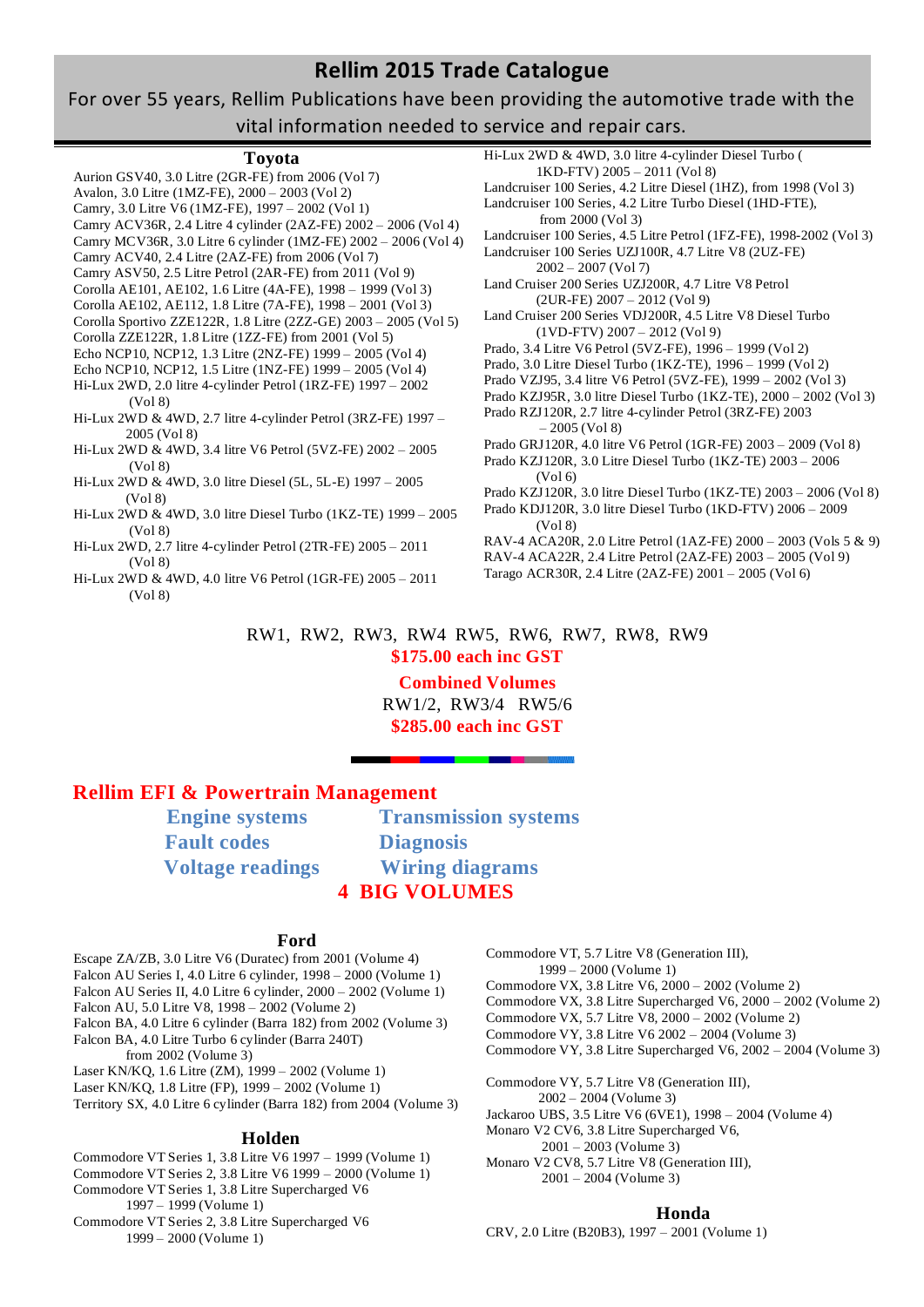# For over 55 years, Rellim Publications have been providing the automotive trade with the vital information needed to service and repair cars.

## **Hyundai**

Accent, 1.5 Litre (G4ECX), 2000 – 2002 (Volume 1) Getz, 1.3 Litre (G4EA), 2003 – 2005 (Volume 4) Getz, 1.5 Litre (G4EK), 2002 – 2005 (Volume 4)

### Kia

Carnival, 2.5 Litre (KV6) from 1999 (Volume 4) **Mazda**

323, 1.6 Litre (ZM), 1999 – 2002 (Volume 1) 323, 1.8 Litre (FP), 1999 – 2002 (Volume 1) 626, 2.0 Litre (FS), 1992 – 2002 (Volume 3) Mazda6, 2.3 Litre (L3/MZR), 2002 – 2005 (Volume 4)

#### **Mitsubishi**

Lancer CE, 1.5 Litre (4G15), 1996 – 2003 (Volume 2) Lancer CE, 1.8 Litre (4G93), 1996 – 2003 (Volume 2) Magna TH, 3.0 Litre (6G72), 1999 – 2000 (Volume 1) Magna TH, 3.5 Litre (6G74), 1999 – 2000 (Volume 1) Magna TJ, 3.0 Litre (6G72), 2000 – 2003 (Volume 2) Magna TJ, 3.5 Litre (6G74), 2000 – 2003 (Volume 2) Magna TL/TW, 3.5 Litre (6G74), 2003 – 2005 (Volume 4) Mirage CE, 1.5 Litre (4G15), 1996 – 2003 (Volume 2) Pajero NL, NM, NP, 3.5 Litre (6G74), 1997 – 2004 (Volume 3) Pajero NP, 3.8 Litre (6G75) from 2003 (Volume 4) Verada KH, 3.5 Litre (6G74), 1999 – 2000 (Volume 1) Verada KJ, 3.5 Litre (6G74), 2000 – 2003 (Volume 2) Verada KL/KW, 3.5 Litre (6G74), 2003 – 2005 (Volume 4)

### **Nissan**

Patrol GU, 4.5 Litre Petrol (TB45E) 1997 – 2001 (Volume 3) Pulsar N16, 1.6 Litre (QG16DE), 2000 – 2002 (Volume 1) Pulsar N16, 1.8 Litre (QG18DE), Sedan (Jap. build) 2000 – 2002 (Volume 1) Pulsar N16, 1.8 Litre (QG18DE), Hatch (Euro. build) 2001 – 2002

(Volume 1)

X-Trail T30, 2.5 Litre (QR25DE), 2001 – 2003 (Volume 2)

#### **Toyota**

Avalon MCX10, 3.0 Litre (1MZ-FE), 2000 – 2003 (Volume 2) Camry ACV36R, 2.4 Litre (2AZ-FE) from 2002 (Volume 3) Camry / Vienta, 3.0 Litre V6 (1MZ-FE), 1997 – 2002 (Volume 1) Camry MCV36R, 3.0 Litre (1MZ-FE) from 2002 (Volume 4) Corolla AE102 1.6 Litre (4A-FE), 1998 – 1999 (Volume 2) Corolla AE102, AE112 1.8 Litre (7A-FE), 1998 – 2001(Volume 2) Corolla ZZE122R, 1.8 Litre (1ZZ-FE) from 2001 (Volume 4) Corolla Sportivo ZZE122R, 1.8 Litre (2ZZ-GE) from 2003 (Volume 4) Echo NCP10, NCP12, 1.3 Litre (2NZ-FE) from 1999 (Volume 3) Echo NCP10, NCP12, 1.5 Litre (1NZ-FE) from 1999 (Volume 3)

Landcruiser FZJ105R 100 Series, 4.2 Litre (1FZ-FE), 1998 – 2002 (Volume 2) Prado VZJ95R, 3.4 Litre (5VZ-FE), 1996 – 2003 (Volume 2) RAV-4 ACA20R, ACA21R, 2.0 Litre (1AZ-FE) 2000 – 2003 (Volume 3)

Tarago (ACR30R), 2.4 Litre (2AZ-FE) 2000 – 2005 (Volume 4)





**RE1, RE2,RE3, RE4 \$175.00 each inc GST**



## **Engine Post-Mortem**

**Understand why engines fail**

**Learn to look for clues Avoid reworks A must for technicians and students**

**53119 \$65.95 inc GST**

## **Service Schedules**

**Huge 10 year range Passenger, 4WD, light commercial Petrol and diesel Mid 90's to 2008 Complete book service Estimated service times Service light reset**

**RSS1 \$120.00 inc GST**

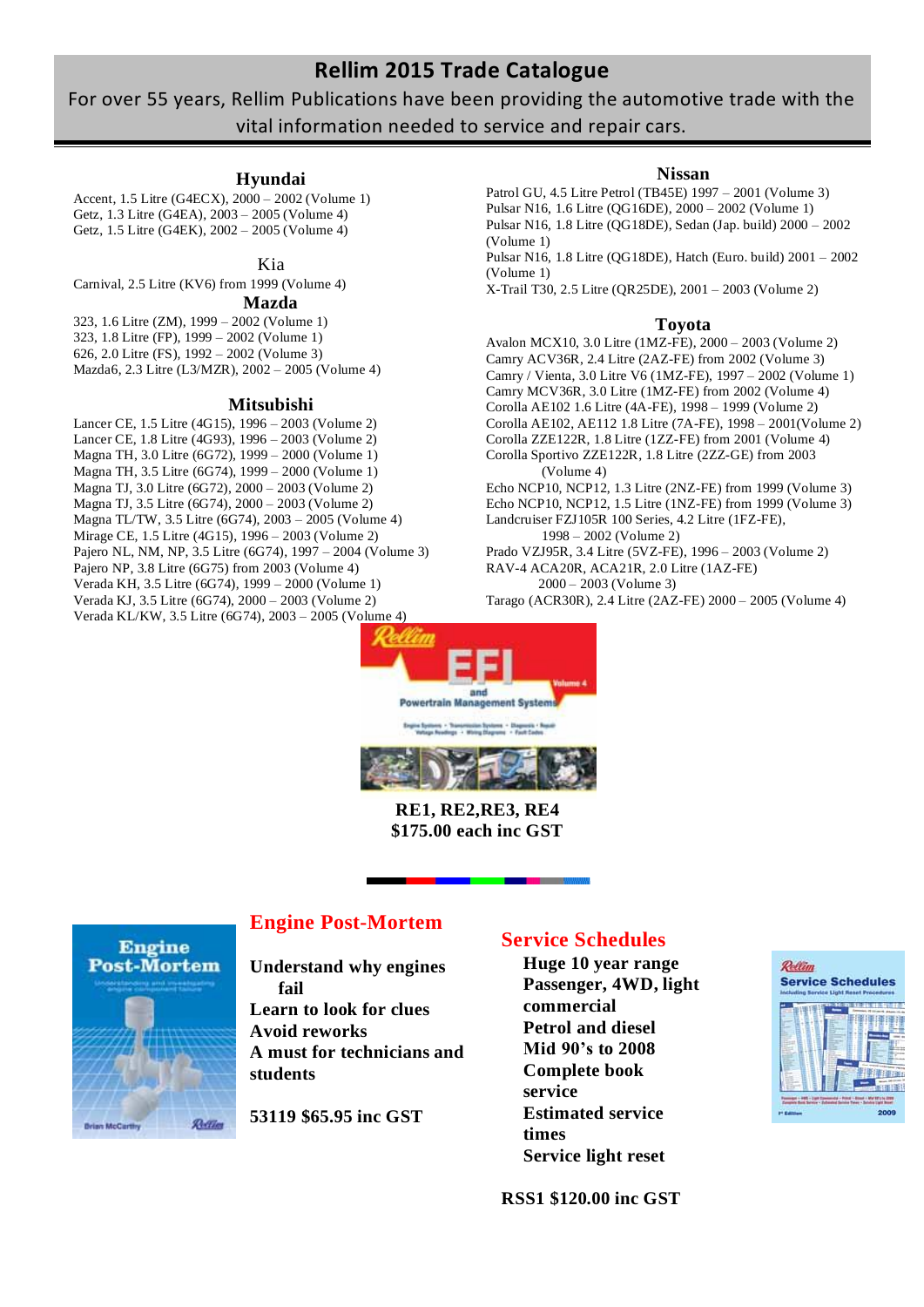For over 55 years, Rellim Publications have been providing the automotive trade with the vital information needed to service and repair cars.



## **Spray Painting**

**Spray painting history Work area and safety Spray guns Spray booths Surface preparation Acrylic and enamel lacquers Spraying metallic finishes Faults in paint application Colour matching and detailing Masking, priming, putties and sanding Compressors, regulators and hoses And much, much more...**

**98977 \$53.95 inc GST**

# **Rellim Chart**

**Over 1,600 models – Up to 30 year coverage Petrol & Diesel Australian - European - Japanese – US Korean Up-to-date Accurate Easy-to-use Lube specifications Wheel alignment Brake specifications Torque wrench specs Filter part numbers Spark plug numbers**



**R42 \$149.00 inc GST**

**Available from**

**Beven D Young Automotive Books and Software 68 Somers St Nth Brighton SA 5048 Ph (08) 8298 5548.• Mobile: 0411 287 052 Email: [beven@bevenyoung.com.au](mailto:beven@bevenyoung.com.au)**